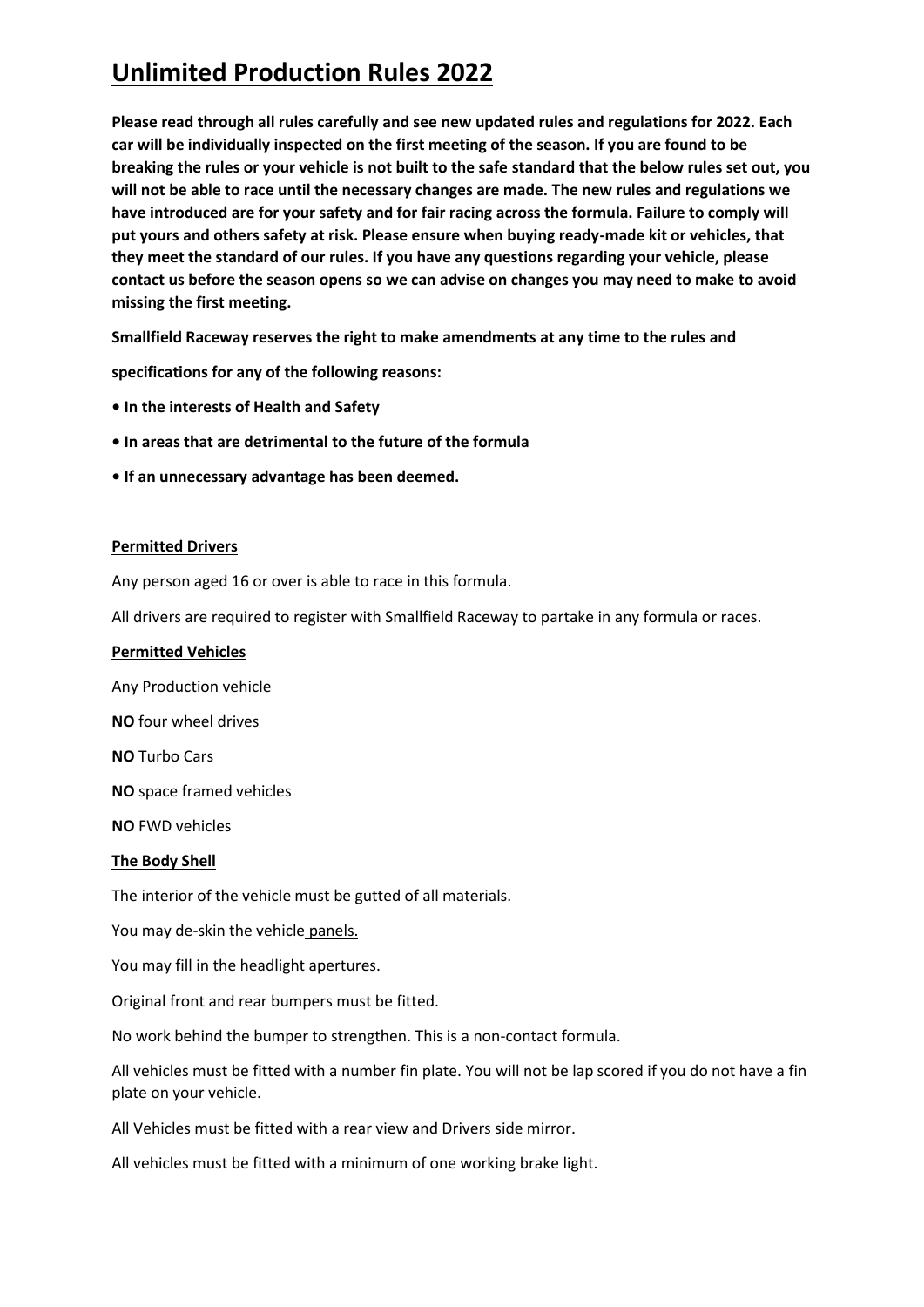You may use skirts and arches. All vehicles must be in a presentable order. A drivers side window net is **COMPULSORY.**

### **Engine**

Any Naturally aspirated engine.

Locked Diffs are permitted.

Exhaust must have a minimum of one silencer.

All cars must be fitted with a cut-off switch accessible from outside of the vehicle.

### **Fuel and Batteries**

All fuel and electric cables must run inside the car. All fuel lines must have minimum joints.

2-gallon fuel tank maximum to be fitted inside vehicle and separated by a box or fire wall from the driver.

Fuel tank must be steel or aluminium.

A one way valve must be used.

A fuel cut off switch must be fitted and easily accessed by the driver.

No motor bike tanks, gas bottle or fire extinguishers to be used as petrol tanks

Battery covered and securely fastened inside the car located behind the driver.

### **Roll Cage and Camber**

All Cars must be fitted with a full 6 point roll cage. The cage must consist of a minimum of:

- 1. A main hoop over the A pillars.
- 2. A main hoop over the B pillars.
- 3. Three roof bars connecting A and B Pillar hoops.
- 4. A bulkhead bar connecting A pillar to A pillar.
- 5. A cross bar at shoulder height of the driver.
- 6. The main hoops must be welded to a minimum of 3mm thick boxes, 100mm square to he floor and sill or to a piece of tube on top of the sill, with a minimum of 2.5mm thickness.
- 7. A minimum of two door bars in the drivers side with a minimum of two connecting bars connecting the two door bars together.
- 8. Suspension turrets can be supported from the front of the cage
- 9. A minimum of two stay bars coming down from the top of your main hoop, down to the rear turrets or as close as possible.

Camber is allowed.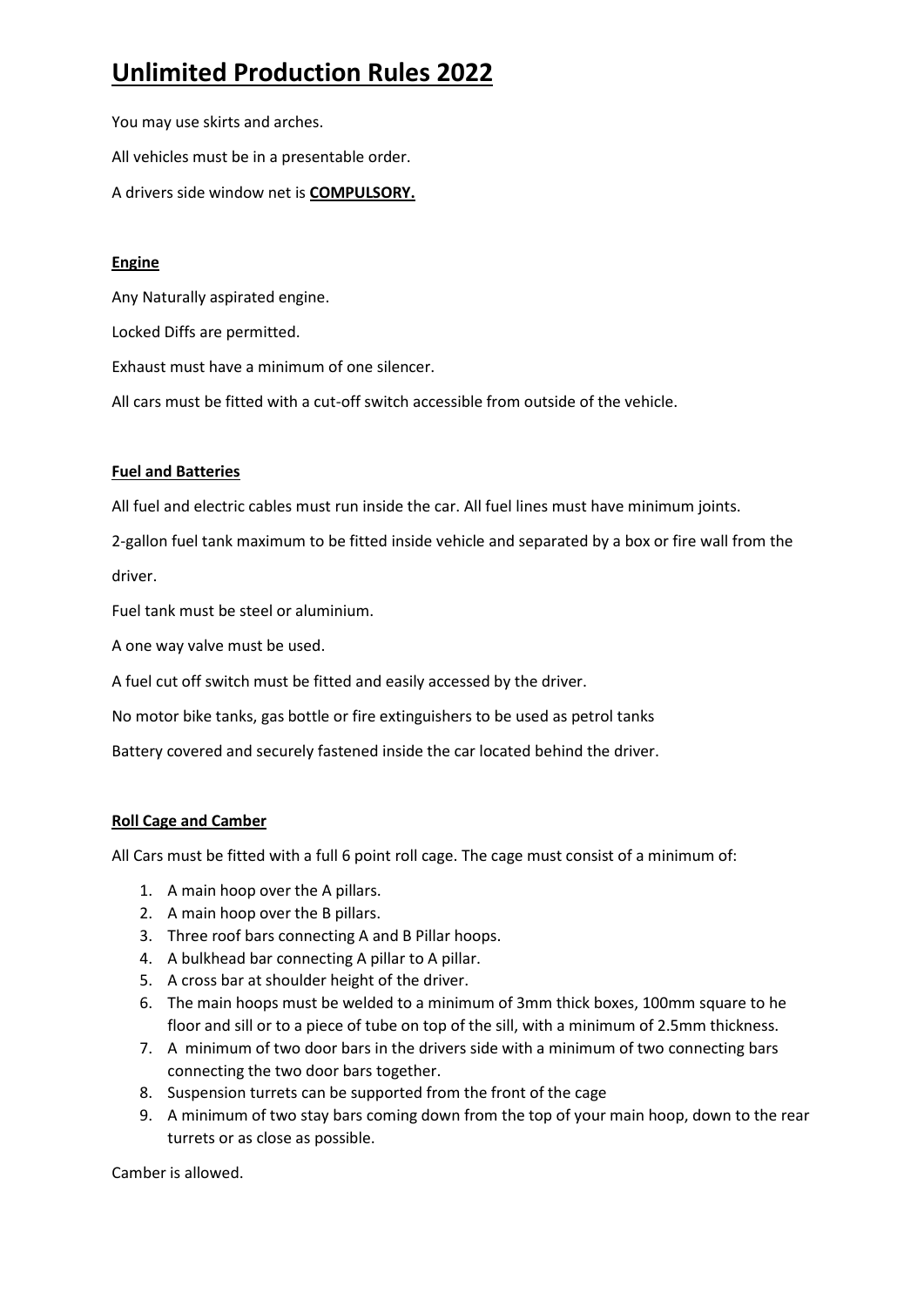The seat must have a minimum of four bolts through the base of the seat connected to the floor or base of the roll cage. They must have a minimum of two bolts connected to a brace from the roll cage to the back of the seat at shoulder height of the driver.

Bonnets can be on original hinges but must be secured with two additional bolts at the front o the bonnet. If not using original hinges, you may use two corner plates with two additional bolts at front of the bonnet. If not using corner plates you must use two bolts at the front and two bolts at the rear of the bonnet.

Full 5-point harness must be fitted using harness eyes or chain, if using chain, you must use the minimum size of the M12 bolt with either a nylock nut or double nutted.

Drivers door must be able to opened

You may use any wheel or tyre.

### **Crash Helmets, Overalls, Gloves and Balaclavas**

Helmets must be of a minimum standard as directed by British Oval Racing Safety Executive (B.O.R.S.E). NO POLYCARBONATE helmets are allowed. It is important that the helmet fits the driver correctly and that manufacturers guidelines are followed. This Also applies to the passenger. The current permitted helmet standards for all drivers are:

- FIA 8860-2010
- FIA 8859-2015
- FIA 8860-2018
- FIA 8860-2018 ABP
- SNELL SA2010
- SNELL SA2015
- SNELL EA2016
- SNELL SA2020
- SFI FOUNDATION 31.1A
- SFI FOUNDATION 31.2A
- SFI FOUNDATION 31.1
- ECE R22.05

The helmet must fit the driver correctly and once approved by our scrutineer display the Smallfield Raceway 2022 approval sticker.

It is **Mandatory** to wear Fire retardant, clean, un-torn racing overalls that are clearly marked with fireproof safety standard .

It is **Mandatory** to wear Fire retardant Gloves also clearly marked with the fireproof safety standard.

It is **Mandatory** to wear Fire retardant Balaclavas clearly marked with the fireproof safety standard. T

All of the above must be present at scrutineering.

Failure of any of the above will result in being unable to race.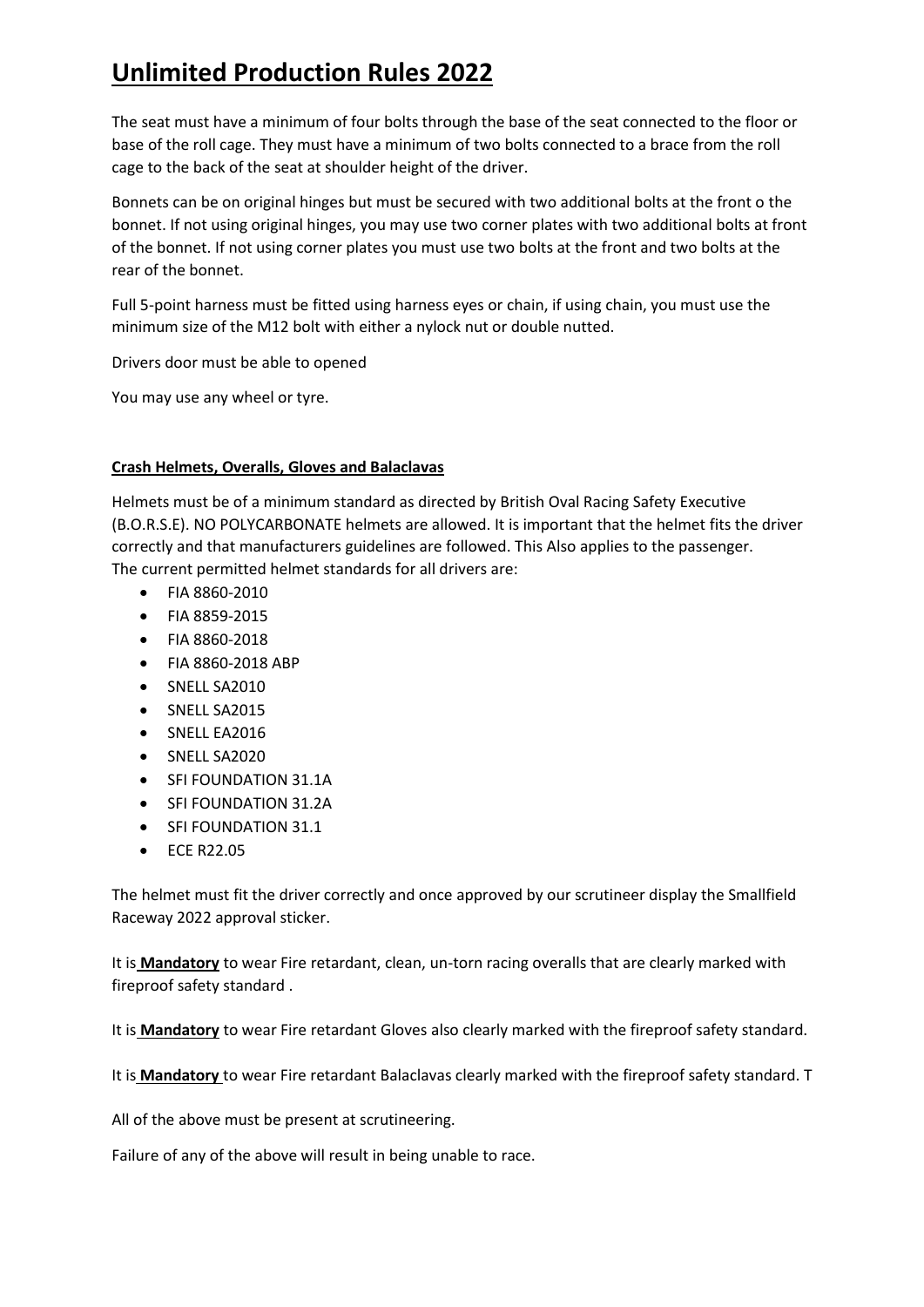### **Flags**

All flags must be obeyed.

All production formulas are strictly non-contact if deliberate contact is seen you WILL be black flagged.

The Red flag indicates to stop racing, any driver deemed moving on a red flag will be penalised at the clerk's discretion.

The black flag is a disqualification and you must retire to infield and remain in your vehicle unless advised otherwise by track marshals.

Punctures will be black flagged unless on the o/s/r and not causing track damage.

A rolled black flag will be shown as a warning for contact. If the offender persists then a black cross

board will be shown. This is a 1-place deduction and can be shown as many times as we feel needed.

If the driver still persists then it will result in being loaded for the rest of the meeting or longer. This will be decided at the clerk of the course's discretion.

The yellow flag indicates a danger or obstruction on track.

A waved yellow means move into single file and drop your speed to 10mph in the race order that the yellows came out on. Any drivers jumping positions on a waved yellow will be black flagged.

The Blue flag means hold your line. Failure to hold your line after three blue flags will result in a black flag.

#### **Roof Grades**

All drivers will start the new season at the roof grade they finished with from the previous season. This could be subject to change at the clerk of the course discretion.

It is the drivers responsibility to start at their correct roof grade. If you do not line up at the correct roof grade you will not be lap scored.

If you win a heat you start from the back of your current roof grade.

Roof grades will be changed for the start of the next meeting not during the current one.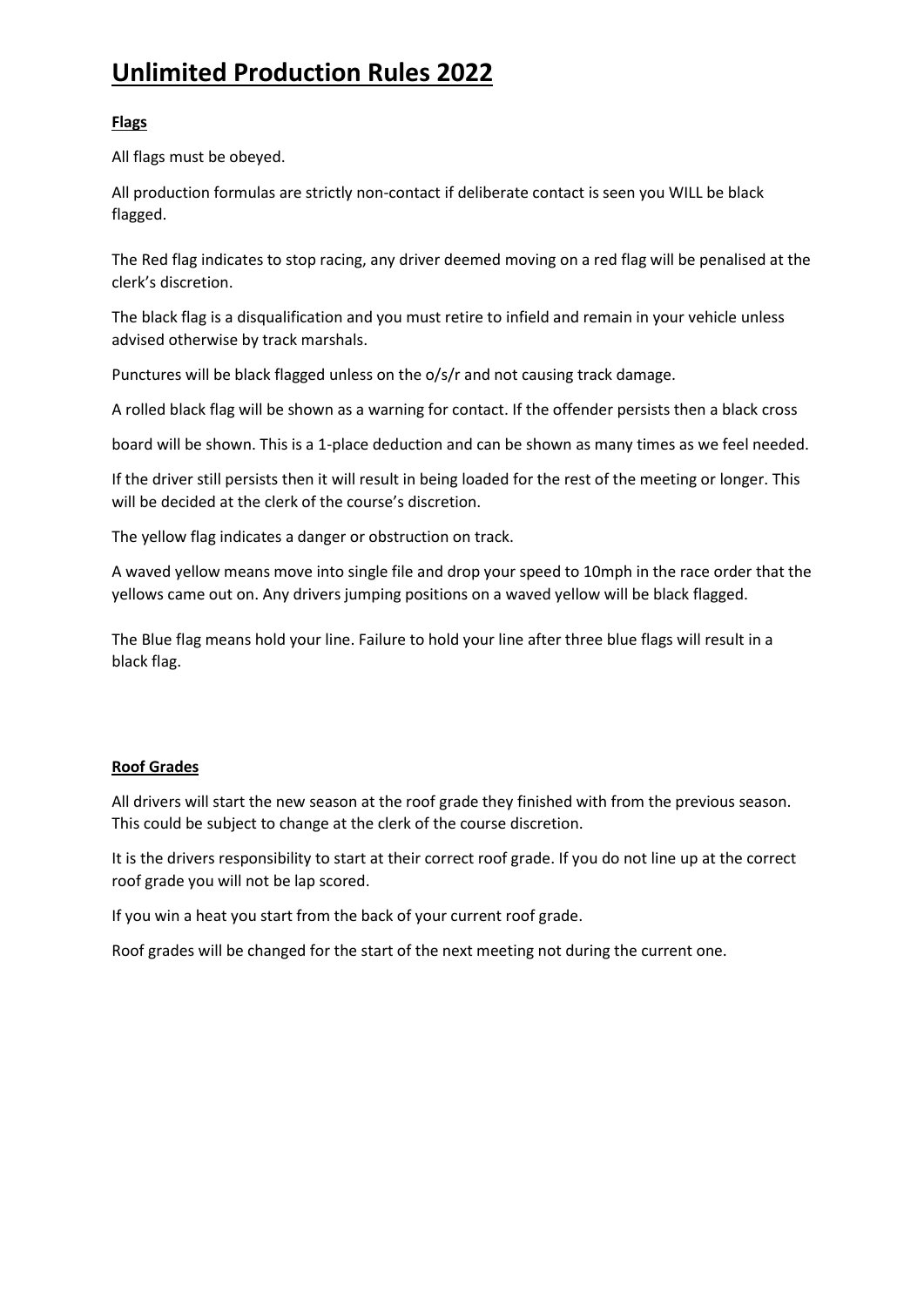#### **Accusations and Raceway Conduct**

Any accusations of cheating, adapting or illegally modifying vehicles will be taken very seriously and investigated by the clerk of the course and promotors.

If you are suspected of illegally modifying your vehicle, there will be a £500 retainer put on your vehicle. This means that your engine will be stripped. Both parties must be present, and stripping of the engine must be overseen by a race official. If found to be illegally modifying or adapting your vehicle the retainer fee will be returned to the other party. If found to NOT be illegally modifying or adapting your vehicle, you will keep the retainer fee.

Any social media outbursts that are detrimental to the raceway could result in a ban.

Any aggressive behaviour, verbal or physical towards any member of staff will result in a life ban from the raceway.

Family member and friends of drivers should also see above two rules as it will still result in a ban for the associated driver.

No one is permitted inside the race control paddock, if you need to speak to race control or clerk of the course please ask the marshal on the gate and they will contact us.

As a raceway we reserve the right refuse anyone entry to track and to let anyone race if we feel the need to stop you.

You may not get out of your car while racing is going on. Unless instructed by a Marshal then stay in your vehicle.

Any person that enters the raceway without authorisation will be banned for the next meeting. If this happens again you will be banned for the season.

All rubbish should be taken home with you. If you make the mess tidy the mess.

Any damages or vandalism to our raceway and our property will result in a ban.

Smallfield Raceway has a zero tolerance policy for drug use. If you are found to be using drugs on our premise, you will receive a ban.

Smallfield Raceway has a zero tolerance policy on violence and fighting. Any violence or fighting will result in a ban.